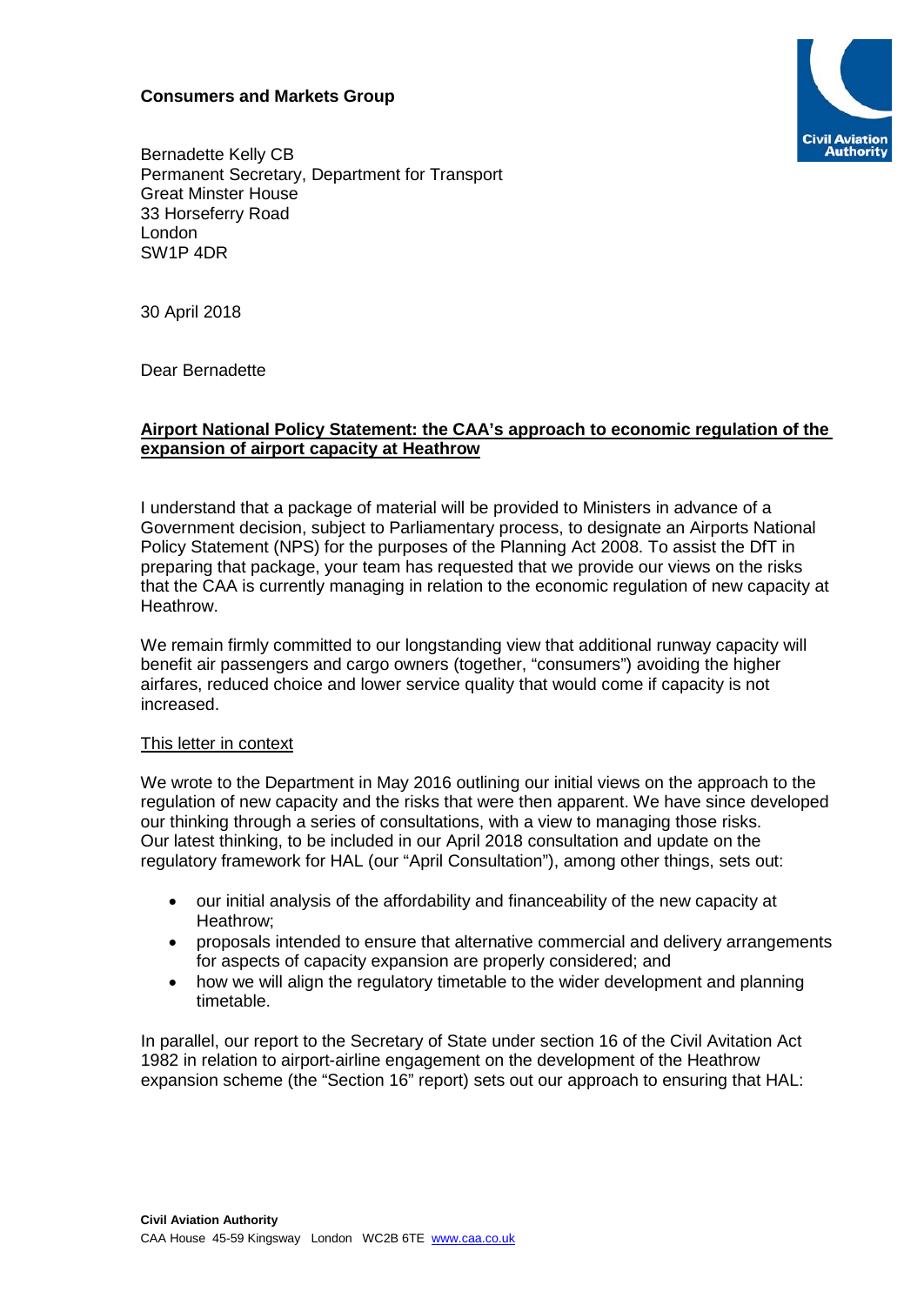- builds on the successes of the existing airport-airline engagement process; and
- engages to best effect with airlines and other stakeholders in the period up to submitting its Development Consent Order ("DCO") application.

## Expansion and airport charges

While the range of plausible outcomes with respect to airport charges per passenger remains relatively wide, our initial assessment suggests that there are credible scenarios in which capacity expansion can be delivered affordably and financeably, with airport charges per passenger remaining close to current levels in real terms and line with the ambition expressed by the Secretary of State on these matters in 2016.

For instance, our April Consultation illustrates a possible scenario based on HAL's assumptions for the costs of its Westerly Option, combined with a mid-range estimate for the cost of capital based on PwC's early and preliminary work on these matters (which was published alongside our December 2017 consultation) that gives airport charges per passenger that are broadly consistent with 2016 levels in real terms. This is only initial analysis and is subject to further consultation, assessment, development and change. Of course, this is only one scenario and all stakeholders will need to work constructively together to ensure that capacity expansion is delivered efficiently (and no unnecessary costs are incurred) to support the delivery of affordable levels of airport charges. We will seek to develop and improve our initial assessment of affordability and financeability as further information on the preferred expansion scheme becomes available during 2018 and 2019. We will continue to model scenarios as the scheme is refined and we obviously cannot rule out the need to address scenarios where airport charges per passenger vary significantly from our initial analysis, not least given the considerable uncertainties that relate to HAL's current cost estimates. The detail of our approach to conducting this initial analysis and a fuller presentation of the results are set out in our April 2018 Consultation.

## Clarifying the risks we are managing

When we wrote to the Department in 2016, we noted that we were, in discussion with the Department, managing a number of risks and challenges. These risks were that:

- (i) actual and potential investors and creditors have insufficient confidence in the expansion programme, creating a financing challenge;
- (ii) cost efficient expansion cannot be achieved;
- (iii) airlines are not appropriately engaged during the process;<br>(iv) HAL suffers financial distress;
- HAL suffers financial distress:
- (v) HAL or its shareholders might stop pursuing the development of new capacity; and
- (vi) political support for expansion might be withdrawn.

Since then, we have been able to refine our analysis. In this light, we consider that risk (ii) above includes risks:

- that consumers' interests are not properly reflected in the overall scheme design; and
- the scheme design is not affordable and financeable.

Our interactions with stakeholders through the Section 16 and regulatory processes suggest that risk (iii) also has the following related risks, that:

- that airlines have views that are not aligned with the interests of consumers;
- that airlines (and potential third party developers who are in discussions with them) may become frustrated by a lack of genuine engagement by HAL in considering alternative means of delivering expansion and attempt to obstruct further progress; and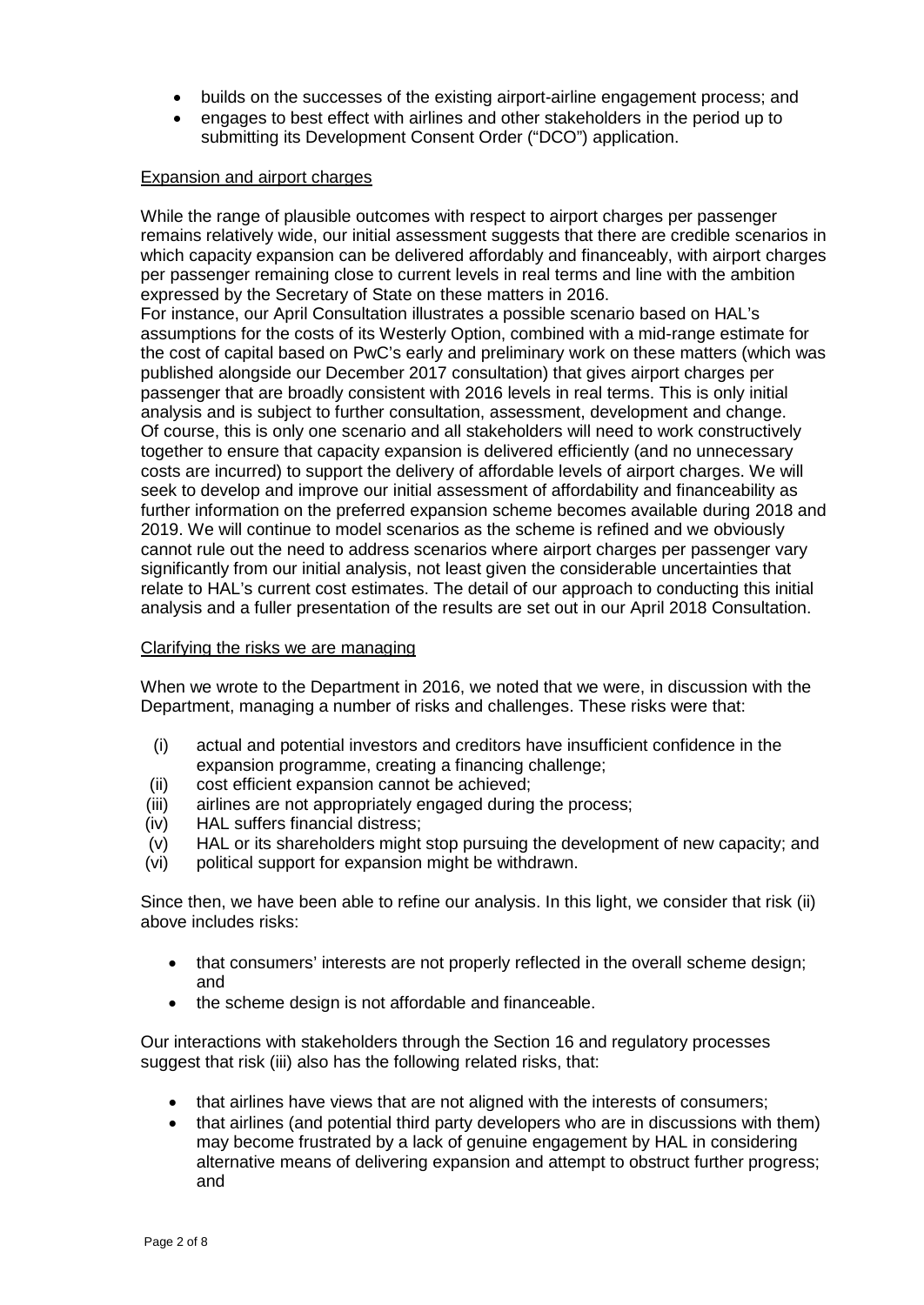• even if they are fully engaged, alignment is not possible between key stakeholders to produce a legitimate outcome, which might undermine delivery through public criticism or legal challenges.

## Our approach to risk management and mitigation

Our management of risks (i) to (v) will be rooted in our work to develop a robust and evidence based regulatory framework for HAL based on our powers under the Civil Aviation Act 2012 (CAA12). We also recognise that Government may have a role to play in the management of some of these risks.

In developing the regulatory fraemwork we will seek to:

- set an appropriate cost of capital (including taking account of market based evidence on the appropriate returns for debt and equity finance) that will incentivise investors to provide finance to HAL over the long term;
- lever on competitive forces by promoting the exploration of alternative commercial and delivery arrangements that are in the interests of consumers;
- develop a balanced package of incentives and other regulatory tools to encourage HAL to deliver new runway capacity efficiently and in a timely way, including incentives for timely delivery and appropriate consequences for non-delivery;
- oversight of HAL's proposals as they develop, including through observing and facilitating the airport-airline engagement process, the role of the Independent Funds Surveyor and through appropriate benchmarking; and
- the publication of a consultation and update paper on the licensing tools to promote both delivery and the financial resilience of HAL later this year.

In relation to **risk (i)** our primary focus will be in setting the cost of capital and testing the path of prices for both financeability and affordability. In relation to the cost of capital, we aim to build investor confidence in the robustness of our decision making by transparently building the evidence base for our decisions in consultation with stakeholders. To this end, we have commenced this process by publishing an independent report we commissioned from PwC on HAL's cost of capital for the next price control period. Investors can also gain comfort from the availability of the appeal process under CAA12 to the Competition and Markets Authority, which allows for an independent determination of our decisions on the licence modifications that will be required to put changes in the regulatory framework into effect.

Our approach to financeability is also supported by our ongoing commitment to maintaining the stability of the regulatory regime where appropriate, for example, through confirming that we will continue to use the regulatory asset base and single till that are well understood by investors and airlines. Further, we will also consider the overall impact of our incentive package and risks on investor returns and we have a continuing dialogue with credit rating agencies to help ensure we understand the perspective of debt investors.

For **risk (ii)**, we are continuing to consider appropriate roles for both *ex ante* incentives (i.e. incentives based on HAL bearing a pre-determined share of any variances from the forecast of costs made in setting the price control) and *ex post* incentives (i.e. incentives relying on subsequent review of HAL's spending, with any spending that can be shown to fail an efficiency test being disallowed from recovery through HAL's charges). We are also considering strengthening the role of other elements of the regulatory regime (including the capital expenditure governance) which promote efficient capital expenditure. Our initial analysis suggests that some degree of *ex ante* incentives could operate as part of a balanced package of incentives and we are now considering the practical issues that would support implementation.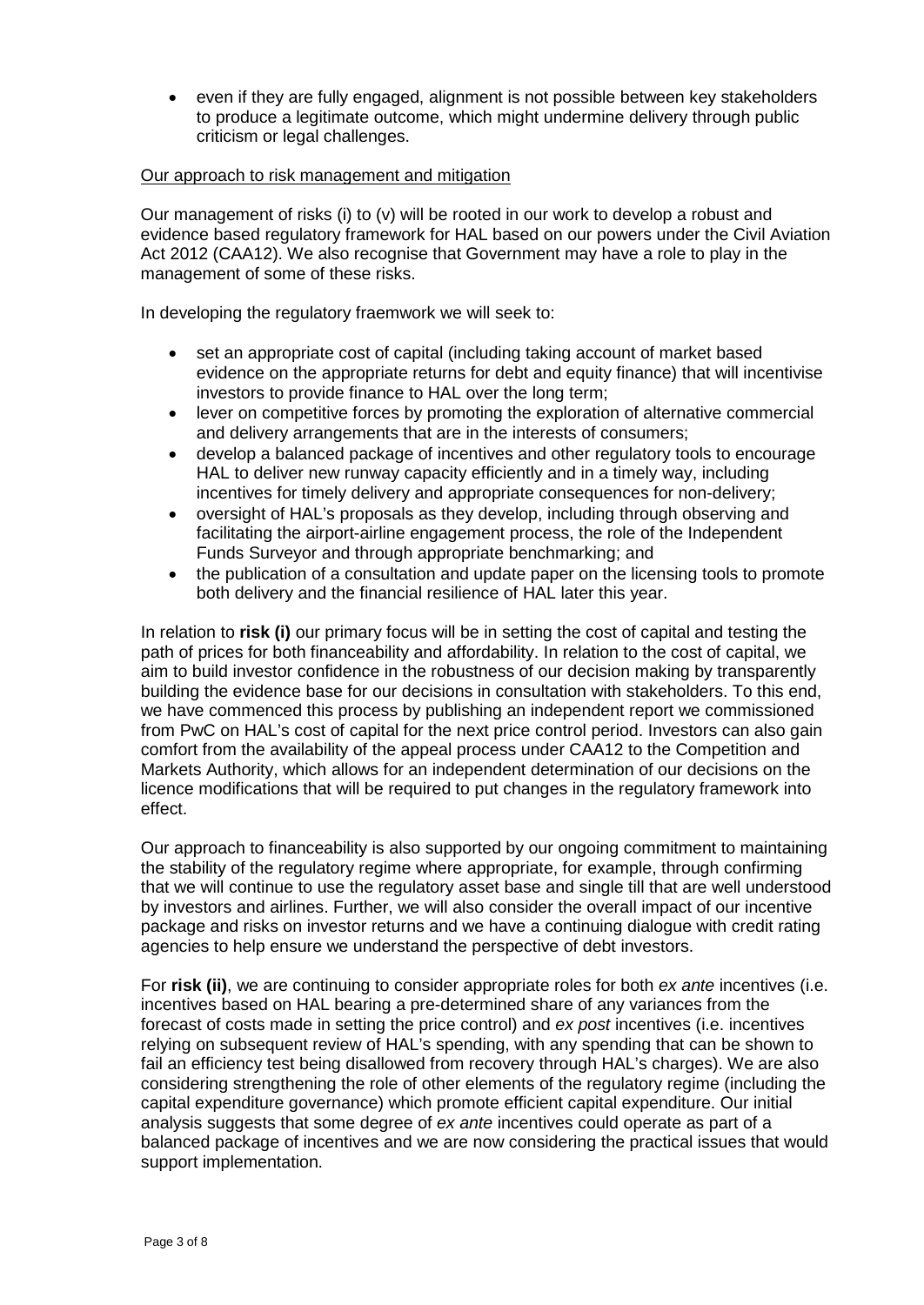To manage **both risks (ii) and (iii)**, we:

- have set out in our final Section 16 report the approach we expect to see to ongoing and enhanced engagement between HAL and airlines on scheme design. This should include further opportunities for airlines to explain their position on the affordability of the proposed scheme and, if they were to be of the view that the scheme should not proceed because of their concerns about affordability, to fully justify their views on these matters:
- expect HAL to stand by its public commitment to engage in good faith with airlines and third parties coming forward wishing to develop commercial and delivery arrangements. We will review any evidence that it has not done so to determine whether it provides evidence of inefficiency and would guard against the recovery of inefficient costs from consumers;
- have written to HAL's Chief Executive recently to reinforce our expectations around HAL developing a robust evidence based approach to developing cost estimates and ranges;
- have set clear expectations that all parties need to engage effectively to ensure that efficiency is "designed in" to the expansion project;
- expect HAL's approach will remain subject to ongoing scrutiny by the Independent Funds Surveyor, reporting to both HAL and airlines and we will keep the effectiveness of this process under review; and
- will consider using both *ex ante* and *ex post* incentives, as discussed above.

Our April Consultation sets out clear expectations for HAL to develop an effective process for engagement with airlines and others bringing forward credible proposals for alternative means of delivering elements of new capacity, including terminals. We will continue to look at what lessons can be drawn from the approaches taken by other regulators, for example, in relation to driving competitive forces into the procurement of capital projects and, absent such arrangements, the regulation of monopoly assets (such as Ofgem's Competition Proxy model).

We will monitor HAL's response to our proposals for engagement on alternative commercial arrangements in the coming months to help us determine whether we should prioritise consideration of licence enforcement or the bringing forward of new obligations. Nonetheless, we are conscious that, with an infrastructure project of this scale and complexity, there will be risks to delivery, including the possibility of legal challenge to the regulatory and/or planning processes. We consider that driving good quality engagement and a thorough process, coupled with seeking to strike an appropriate balance between the affordability and financeability of the programme in the round will be the best means of seeking to minimise the risk of such disruption.

In relation to **risk (iv)**, we are progressing work on possible enhancements to financial ring fencing obligations (including that HAL should retain an investment grade credit rating and to strengthen HAL's reporting on financial resilience) and as noted above we intend to publish an update and consultation paper on licence issues in later this year. We will also take account of financeability in developing the overall regulatory framework. Although we regard the residual risks of financial distress of HAL as relatively low, if it were to occur, the regulatory framework would only be able to provide limited mitigating actions and we or other stakeholders might request Government action to help protect the interests of consumers.

We consider that **risk (v)** includes a risk that HAL or its investors could unreasonably "hold out" for a better regulatory settlement or Government support before continuing with capacity expansion. We do not expect HAL to adopt such an approach but if it were to do so it could happen at any stage of the process. If this were to happen soon then HAL would risk not recovering all of its planning costs, but otherwise the regulatory framework would appear to provide relatively little protection for consumers. Once HAL has spent significant sums and we start to formulate proposals for a new price control, hold out would become a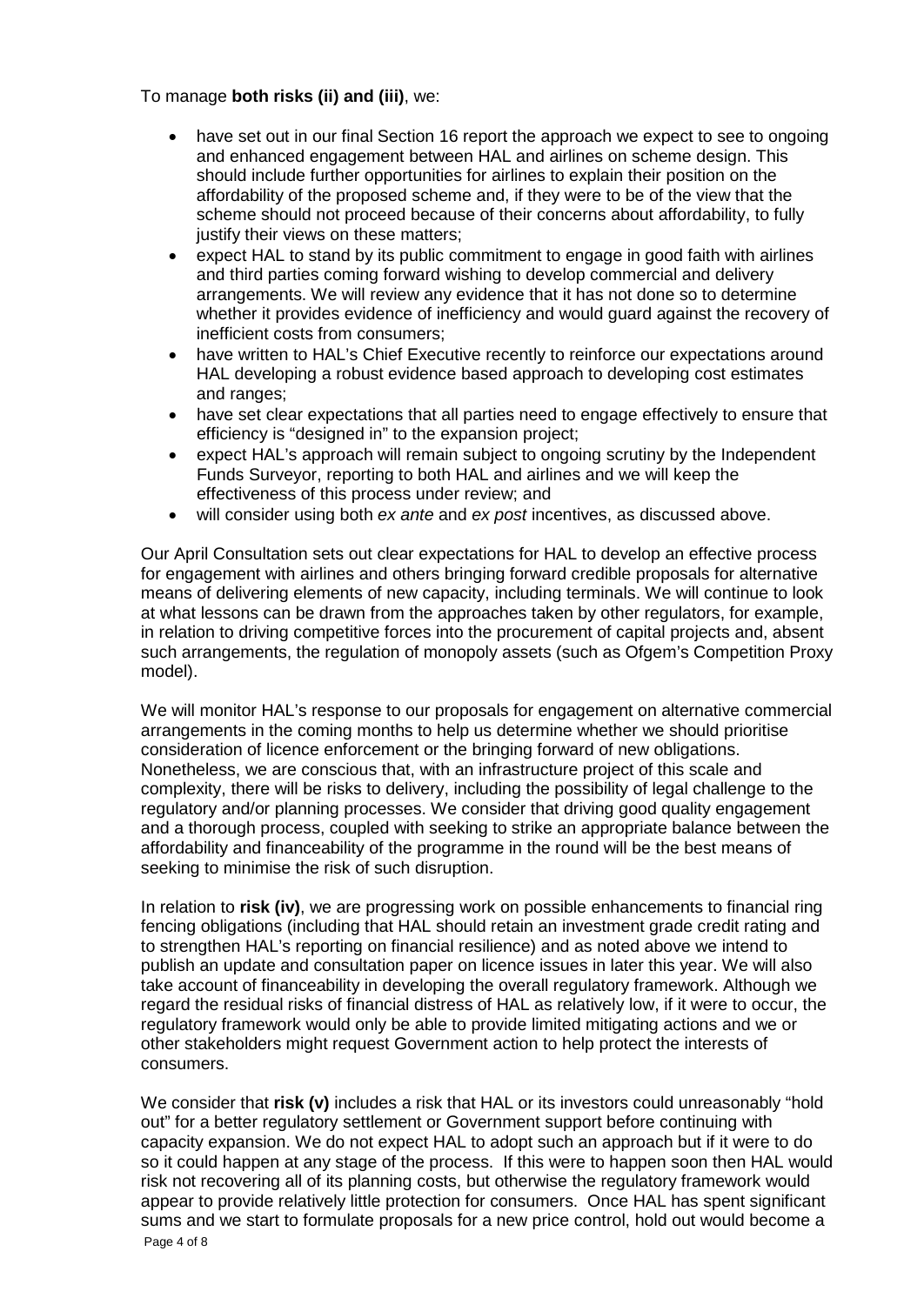riskier strategy for HAL to pursue. In particular HAL may have incurred significant early construction and compensation costs and not completed the regulatory approvals process (that will test whether HAL is pursuing a commercially financeable plan for capacity expansion that is in the interests of consumers) for these costs. Our intention is also that the new price control will include balanced incentives for the timely delivery of capacity expansion. The ability of HAL (and materially affected airlines) to challenge our decisions under CAA12 by appealing to the Competition and Markets Authority provides certain checks and balances as such an appeal would provide for an independent determination of the terms of the regulatory settlement.

Our consultation and update paper on licensing issues to be published later this year will also address risk (v) through considering obligations on HAL to reflect consumers' expectations that new runway capacity will be delivered in their interests and whether there should be links between them and the financial resilience rules. Other incentives on HAL to deliver capacity include our approach to regulating planning costs and we are also considering the possible development of price control incentives that could include consequences for non-delivery. Nonetheless, Government action might also be appropriate if the circumstances were to arise such that HAL stopped pursuing capacity expansion.

**Risks (i) to (v)** will also be managed, in part, by the CAA's approach in seeking to align the price control and planning timetables, so that the price control can be set using the latest information on the costs that HAL will need to incur in order to meet planning obligations arising from the NPS and DCO. To this end, our April Consultation will set out our proposal to implement an interim price control for a period of two years from the end of 2019 to allow greater alignment between the regulatory and planning processes, while, at the same time, protecting the interests of consumers by enabling them to benefit from HAL's performance since the existing price control was set.

**Risk (vi)** will be best mitigated by Government, HAL, airlines, other stakeholders and the CAA all working together.

## Interpendencies with the planning DCO consent process

In general, the CAA's policy is for costs (or an appropriate contribution to them) required by planning consents to be allowed where they are efficiently incurred. Nonetheless, in overall terms, capacity expansion needs to be both affordable and financeable if capacity expansion is to be viable and so even if costs have statutory drivers, the overall cost envelope needs to be consistent with these constraints if capacity expansion is to proceed.

Detailed assessment of these costs will only be possible when significant progress has been made by HAL in the DCO process, including in relation to surface access costs, community compensation and the treatment of particular existing facilities. Much more work will be required by HAL in these areas.

For example, in relation to surface access, where schemes are essential for airport operation or development and user funding has been optimised it is CAA's policy is to allow an appropriate contribution to surface access costs from airport charges, detailed scheme level assessments will be required to identify the appropriate package of schemes and measures that will be appropriate. In this context, we note the contents of the revised draft NPS and welcome the statements in paragraph 3.39 that:

*"[t]he majority of the surface access costs where a split of beneficiaries is expected (for example, where multiple businesses and the public at large benefit from a new*  road junction or rail scheme) are likely to be borne by Government, where the *schemes provide greater benefits for non-airport users. The airport contribution would be subject to a negotiation, and review by regulators."*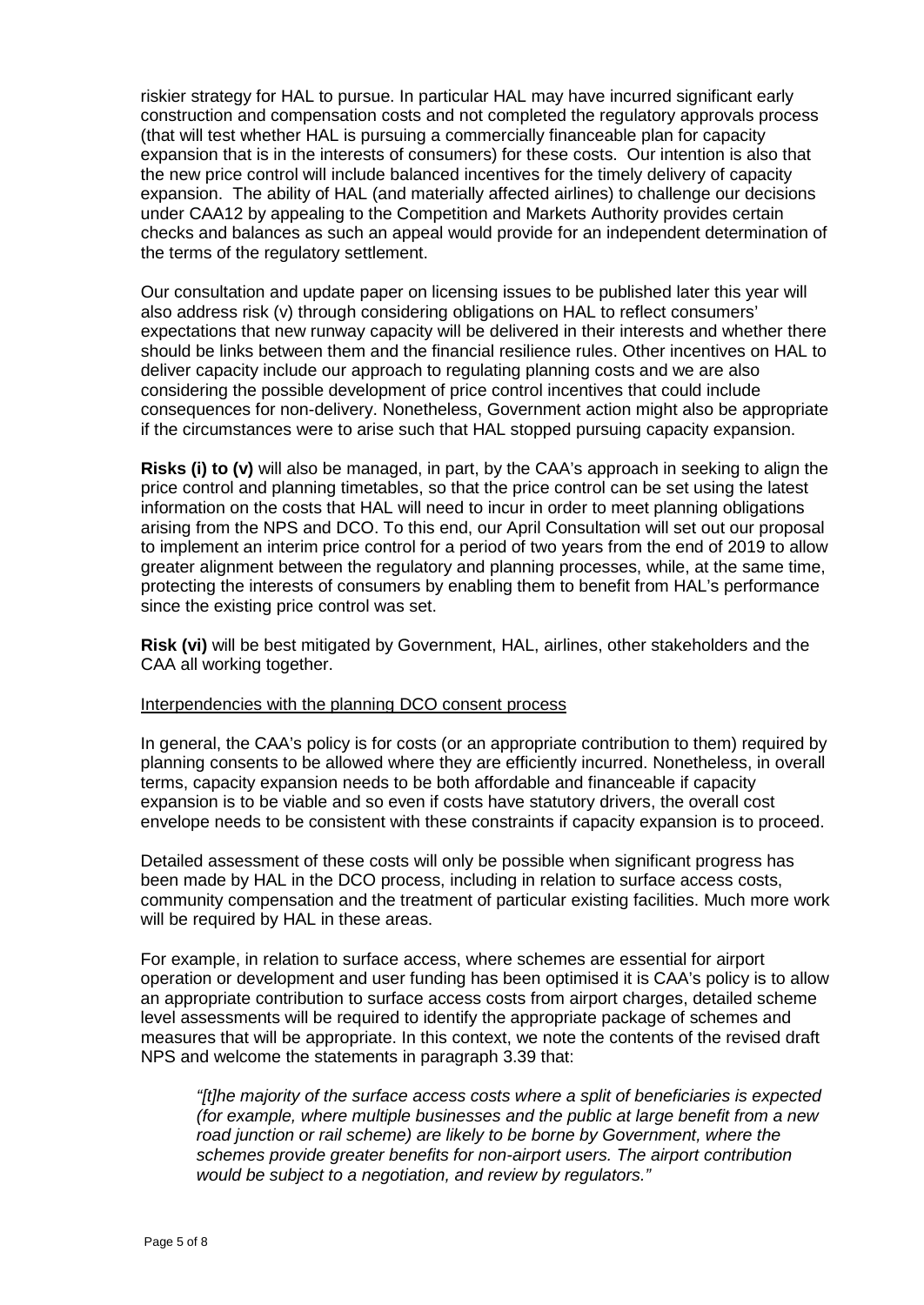Clearly, we will need to engage closely with the DfT in the coming months to understand better the funding issues on the the schemes that are likely to support the development of a robust package of proposals and the overall price control settlement. As noted above, we have taken steps to align the price control timetable with that for wider capacity expansion and expect to be in a position to make final price control proposals in 2021.

## Developing the regulatory framework

The CAA's work in relation to the economic regulation of new runway capacity at Heathrow will be conducted in accordance with its primary duty under the CAA12 to further the interests of present and future consumers, as well as our other duties. Any decision that the CAA makes in relation to economic regulation will be subject to public law principles that ensure that the CAA must act within its powers.

While the CAA's licensing framework remains the primary tool for managing the economic risks around the development of new capacity, at present the licence conditions which could be used are largely not in place. In the short term, therefore, the framework presently contained in HAL's licence will be of only very limited direct assistance in managing the risks identified above.

We have made considerable progress with developing and consulting on policy, which is an essential stage in the licence modification process. Nonetheless, we will need to go through the processes required by the CAA12 to put in place the licence conditions that are necessary or expedient to deal with the issues raised by the development of new capacity. While any modifications that the CAA directs to HAL's licence will be subject to appeal by HAL and materially affected airlines to the Competition and Markets Authority, stakeholders will already be able to determine the areas in which the CAA is considering taking action, and this may assist in managing their expectations as to how the regulatory rules may change. Once any conditions are in place, if enforcement action is required, this would bring with it a degree of uncertainty.

# Suitability of the CAA12 framework to accommodate expansion

When we wrote to the Department in 2016, we noted that capacity expansion at Heathrow has no direct regulory precedent, that the regulatory process was at an early stage and that we would need to consult stakeholders further on the development of the regulatory framework, consistent with our statutory duties under the CAA12. We also said that we had no grounds to believe that the existing statutory basis for economic regulation must be changed to accommodate economic regulation of new capacity.

It should be recognised, however, that, in line with other regulated sectors, while the CAA12 enables the CAA to develop licensing tools to promote, encourage and incentivise investment in new capacity, the CAA12 cannot be used to compel investors to make capacity expansion happen. Even if HAL's licence were to be amended to introduce conditions to promote, encourage and incentivise delivery, the CAA cannot force investors to finance or develop a scheme, though we may be able to seek to penalise economically irrational behaviour by the regulated entity by new licence conditions and price control incentives.

Similarly, while the CAA:

- is in favour of competitive arrangements (for example to help deliver new capacity or to manage demand risks) where they are in the interests of consumers; and
- considers that the regime under CAA12 is flexible enough to accommodate a wide range of commercial structures at Heathrow;

the CAA12 does not permit the CAA to force HAL to divest part or parts of its business in order for a third party to develop new capacity.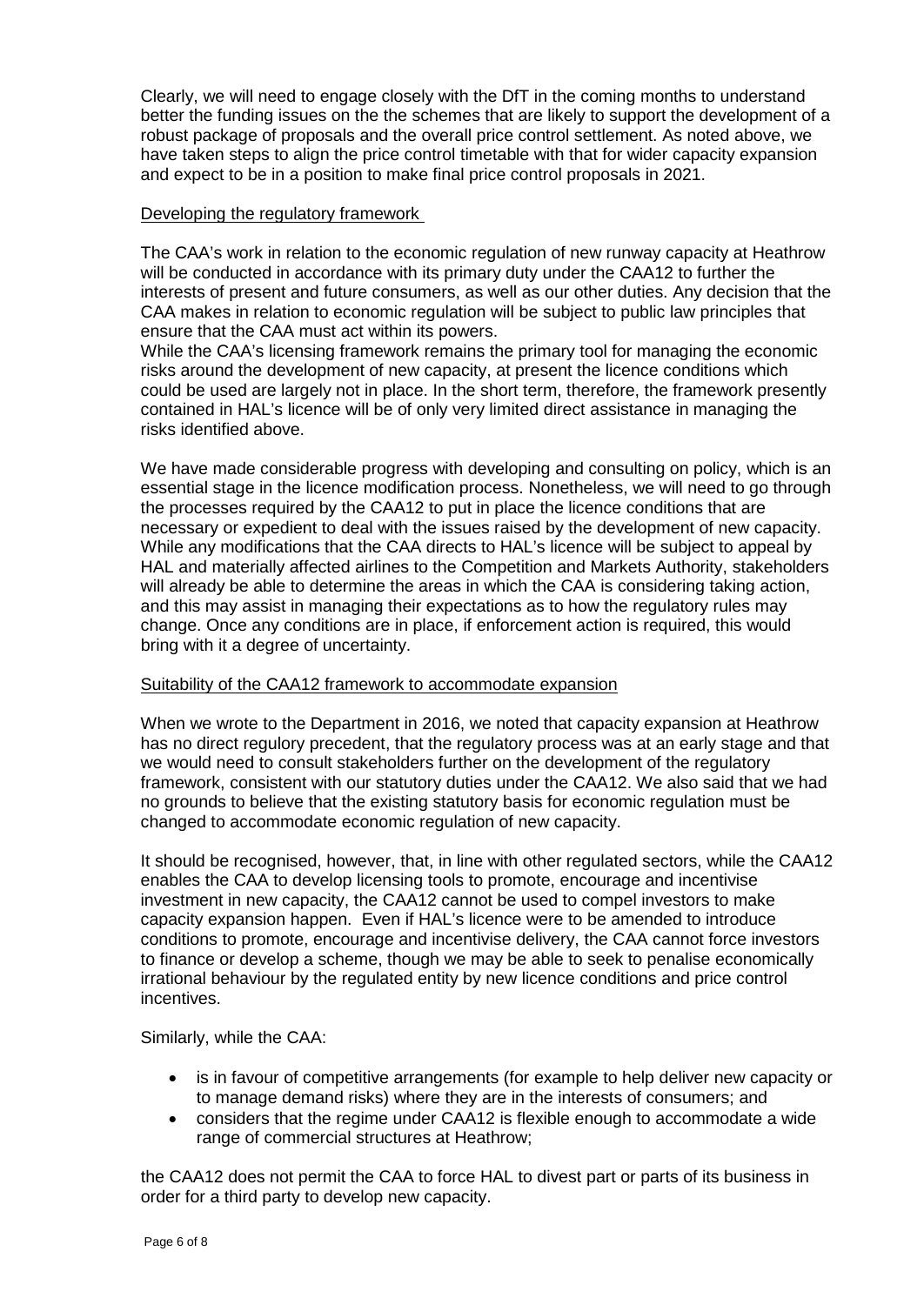Having considered the CAA12 again, we have not currently identified any areas where we consider that the existing statutory framework for the regulation of HAL must be changed to support capacity expansion at Heathrow. At least in part, this reflects the nature of the challenge associated with designing a statutory framework to govern the introduction of alternative commercial arrangements in that this is best done by a regime that targets a specific set of alternative arrangements. A good example is in the energy sector where there are bespoke processes governed by statute for competitive provision of offshore electricity transmission, but these statutory provisions do not provide more general powers that would allow Ofgem to force the introduction of competition on a wider basis. In the case of Heathrow focused proposals for the development of alternative commercial proposals have only recently started to emerge and we are still in the process of facilitating discussion so that they can be properly evaluated.

While the case is not currently made for change, even if it were to become clear that there may be merit in amending CAA12 in the interests of consumers, for example to introducing new powers, such as, to compel divestment or force the introduction of competition, Government would need carefully to consider the impact of change, including whether it would delay capacity expansion. New powers may be contentious and difficult to implement in a timely way. In any event, given the current Parliamentary timetable and agenda, it appears that primary legislation could be several years away and such delays may not be in the interrests of consumers.

#### Future relationship with the Department

In the delivery of new runway capacity, we acknowledge that the Government's role is as an enabler and that the designation of the NPS is a key step in the process. As a result, the CAA will continue to work closely with the Department throughout the development of the project.

We are keeping the risks outlined in this letter under review alongside the scope of our powers and whether there may be areas in which development of the regulatory regime may benefit from formal guidance from the Secretary of State under CAA12. We expect to continue a dialogue with your team on these issues as the programme for capacity expansion at Heathrow progresses.

I am pleased to say that our teams have strengthened their solid, collaborative and open working relationships since the Government's decision to bring forward the NPS was announced in October 2016, while continuing to respect the different roles we play. I look forward to those relationships continuing throughout the development of new runway capacity. This will be especially important given the high level of lobbying that we expect both the CAA and the Department will experience throughout the process, not least because of the inevitable commercial tensions between stakeholders.

At the same time, the CAA is developing its working relationship with other relevant bodies, such as the Planning Inspectorate, to ensure that the interfaces it has with them are as effective as possible.

I hope that this provides you with clarity on how we intend to proceed once the NPS has been designated. You will appreciate that it is difficult at this stage to set out the full detail of our approach as much work remains to be done to gather the evidence base to support our decisions.

Finally, we would note that an expanded Heathrow will require significant change to the airspace design in the south east of England and beyond. The CAA has two separate but related roles on airspace: